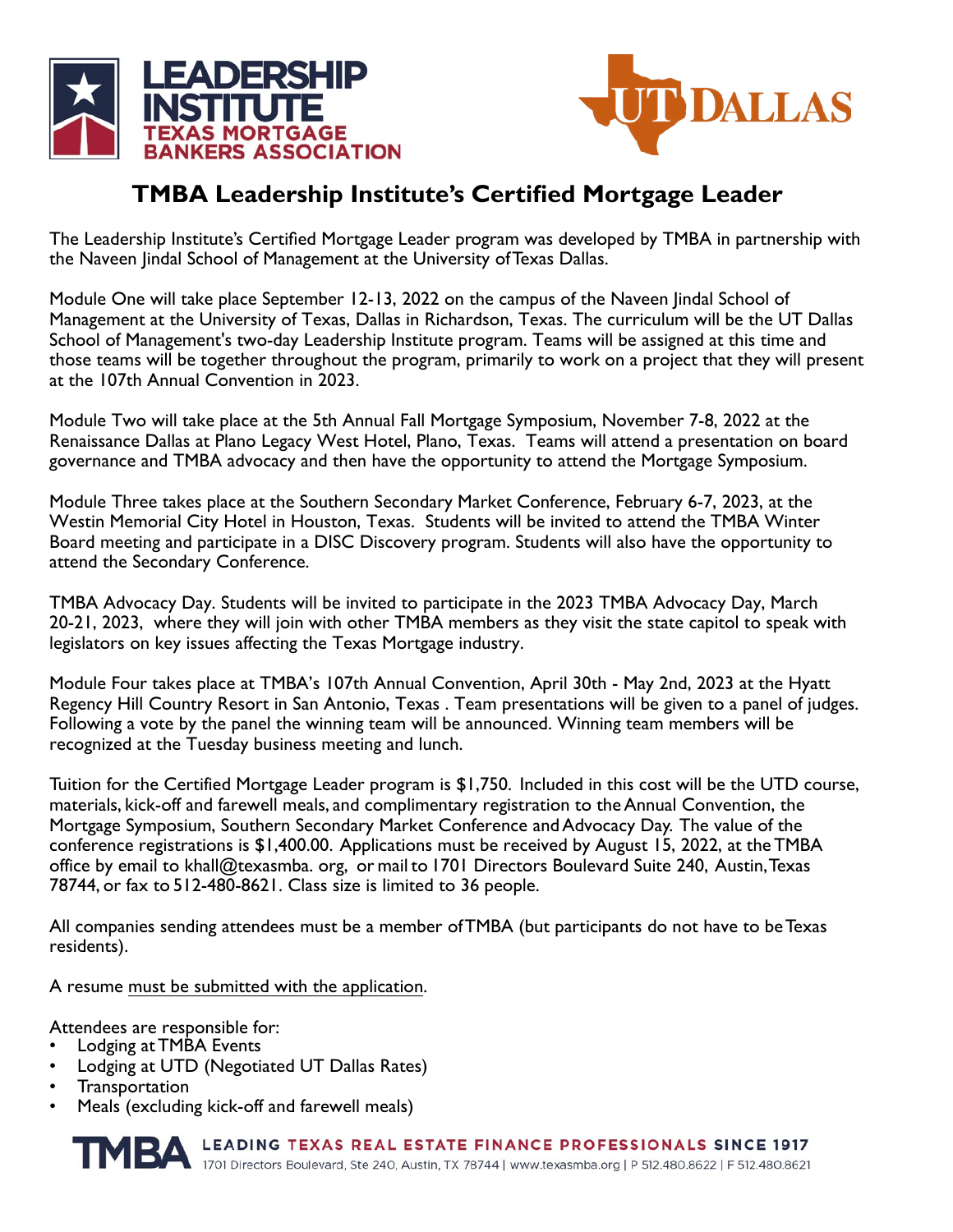

## Certified Mortgage Leader Enrollment Form

#### **Section I:**

| First                   |                                                                                                                | MI                                           |       | Last |     |    |  |
|-------------------------|----------------------------------------------------------------------------------------------------------------|----------------------------------------------|-------|------|-----|----|--|
|                         |                                                                                                                |                                              |       |      |     |    |  |
|                         |                                                                                                                |                                              |       |      | Yes | No |  |
|                         | Company Address: National Company Address: National Company Address:                                           |                                              |       |      |     |    |  |
|                         | Address                                                                                                        | City                                         | State | Zip  |     |    |  |
|                         |                                                                                                                |                                              |       |      |     |    |  |
|                         | Email address: and address: and a set of the set of the set of the set of the set of the set of the set of the |                                              |       |      |     |    |  |
|                         |                                                                                                                |                                              |       |      |     |    |  |
|                         | Address                                                                                                        | City                                         | State | Zip  |     |    |  |
|                         |                                                                                                                | Personal Cell (optional) <b>Example 2014</b> |       |      |     |    |  |
| <b>Section 2:</b>       |                                                                                                                |                                              |       |      |     |    |  |
| <b>Work Experience:</b> |                                                                                                                |                                              |       |      |     |    |  |
|                         |                                                                                                                |                                              |       |      |     |    |  |
|                         |                                                                                                                |                                              |       |      |     |    |  |
|                         |                                                                                                                |                                              |       |      |     |    |  |
|                         |                                                                                                                |                                              |       |      |     |    |  |
|                         |                                                                                                                |                                              |       |      |     |    |  |
|                         |                                                                                                                |                                              |       |      |     |    |  |
|                         | What, if any, designations do you currently hold? <b>_______________________________</b>                       |                                              |       |      |     |    |  |

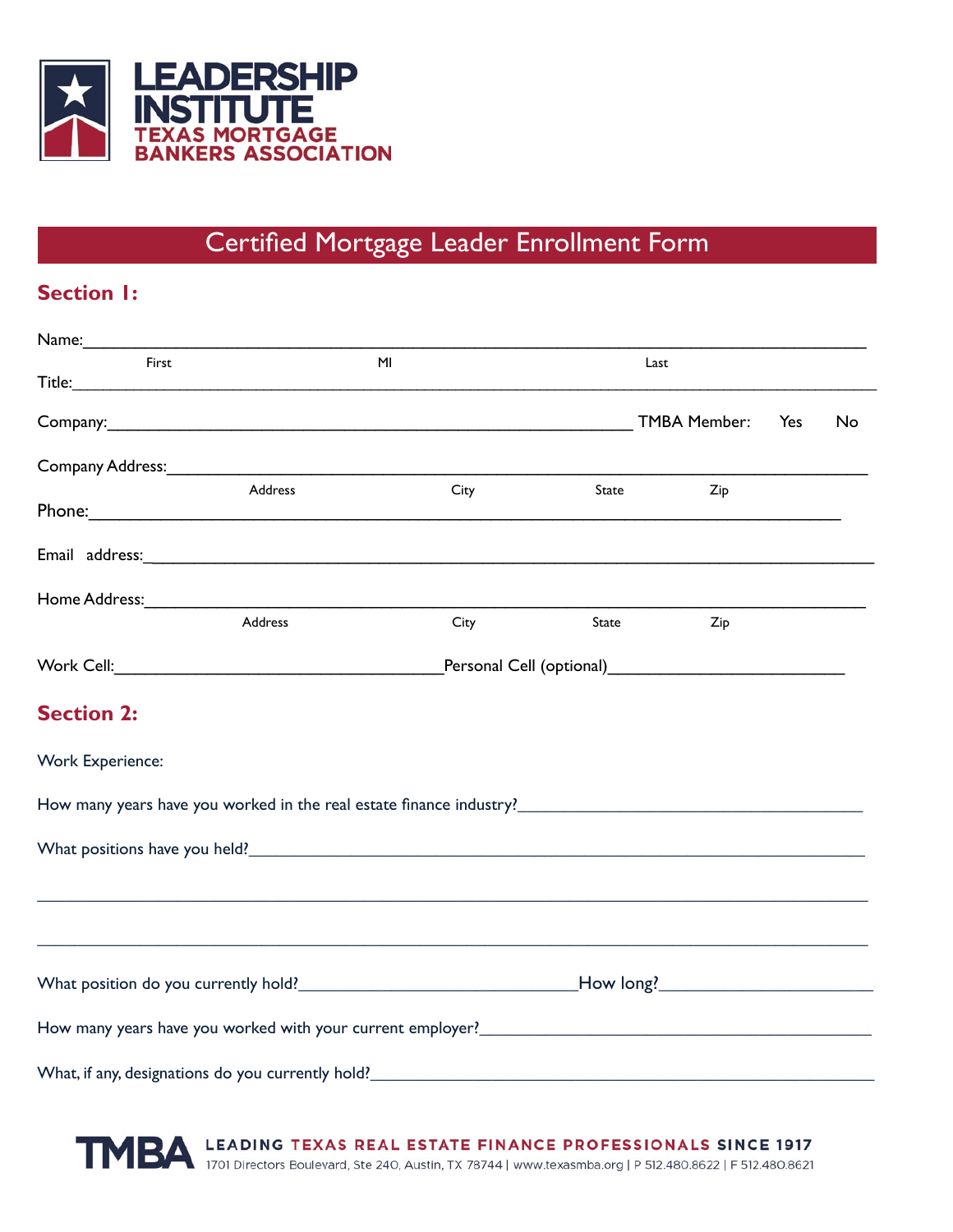### Certified Mortgage Leader Enrollment Form

\_\_\_\_\_\_\_\_\_\_\_\_\_\_\_\_\_\_\_\_\_\_\_\_\_\_\_\_\_\_\_\_\_\_\_\_\_\_\_\_\_\_\_\_\_\_\_\_\_\_\_\_\_\_\_\_\_\_\_\_\_\_\_\_\_\_\_\_\_

\_\_\_\_\_\_\_\_\_\_\_\_\_\_\_\_\_\_\_\_\_\_\_\_\_\_\_\_\_\_\_\_\_\_\_\_\_\_\_\_\_\_\_\_\_\_\_\_\_\_\_\_\_\_\_\_\_\_\_\_\_\_\_\_\_\_\_\_\_

\_\_\_\_\_\_\_\_\_\_\_\_\_\_\_\_\_\_\_\_\_\_\_\_\_\_\_\_\_\_\_\_\_\_\_\_\_\_\_\_\_\_\_\_\_\_\_\_\_\_\_\_\_\_\_\_\_\_\_\_\_\_\_\_\_\_\_\_\_

\_\_\_\_\_\_\_\_\_\_\_\_\_\_\_\_\_\_\_\_\_\_\_\_\_\_\_\_\_\_\_\_\_\_\_\_\_\_\_\_\_\_\_\_\_\_\_\_\_\_\_\_\_\_\_\_\_\_\_\_\_\_\_\_\_\_\_\_\_

\_\_\_\_\_\_\_\_\_\_\_\_\_\_\_\_\_\_\_\_\_\_\_\_\_\_\_\_\_\_\_\_\_\_\_\_\_\_\_\_\_\_\_\_\_\_\_\_\_\_\_\_\_\_\_\_\_\_\_\_\_\_\_\_\_\_\_\_\_

\_\_\_\_\_\_\_\_\_\_\_\_\_\_\_\_\_\_\_\_\_\_\_\_\_\_\_\_\_\_\_\_\_\_\_\_\_\_\_\_\_\_\_\_\_\_\_\_\_\_\_\_\_\_\_\_\_\_\_\_\_\_\_\_\_\_\_\_\_

\_\_\_\_\_\_\_\_\_\_\_\_\_\_\_\_\_\_\_\_\_\_\_\_\_\_\_\_\_\_\_\_\_\_\_\_\_\_\_\_\_\_\_\_\_\_\_\_\_\_\_\_\_\_\_\_\_\_\_\_\_\_\_\_\_\_\_\_\_

\_\_\_\_\_\_\_\_\_\_\_\_\_\_\_\_\_\_\_\_\_\_\_\_\_\_\_\_\_\_\_\_\_\_\_\_\_\_\_\_\_\_\_\_\_\_\_\_\_\_\_\_\_\_\_\_\_\_\_\_\_\_\_\_\_\_\_\_\_

\_\_\_\_\_\_\_\_\_\_\_\_\_\_\_\_\_\_\_\_\_\_\_\_\_\_\_\_\_\_\_\_\_\_\_\_\_\_\_\_\_\_\_\_\_\_\_\_\_\_\_\_\_\_\_\_\_\_\_\_\_\_\_\_\_\_\_\_\_

\_\_\_\_\_\_\_\_\_\_\_\_\_\_\_\_\_\_\_\_\_\_\_\_\_\_\_\_\_\_\_\_\_\_\_\_\_\_\_\_\_\_\_\_\_\_\_\_\_\_\_\_\_\_\_\_\_\_\_\_\_\_\_\_\_\_\_\_\_

\_\_\_\_\_\_\_\_\_\_\_\_\_\_\_\_\_\_\_\_\_\_\_\_\_\_\_\_\_\_\_\_\_\_\_\_\_\_\_\_\_\_\_\_\_\_\_\_\_\_\_\_\_\_\_\_\_\_\_\_\_\_\_\_\_\_\_\_\_

#### Section 3

What extra-curricular activities do you participate and/or hold leadership positions in? \_\_\_\_\_\_\_\_\_\_\_\_\_\_\_\_\_\_\_\_\_

What TMBA activities have you participated in over the last three years (events, committees, workshops)?

What TMBA leadership roles are you interested?\_\_\_\_\_\_\_\_\_\_\_\_\_\_\_\_\_\_\_\_\_\_\_\_\_\_\_\_\_\_\_\_\_\_

In 200 words or less,why should you be chosen for the TMBA Certified Mortgage Leader program?

**\*A resume IS REQUIRED with this application. Applications must be received in theTMBA office: 1701 Directors Blvd.,Suite 240, Austin,Texas 78744 by August 15, 2022, at 5:00 p.m. Applications may be mailed,faxed to 512-480-8621 or emailed to: khall@texasmba.org.**

Participant Signature Signature Signature Signature of Executive Officer acknowledging support and participation of applicant

TMBA LEADING TEXAS REAL ESTATE FINANCE PROFESSIONALS SINCE 1917<br>1701 Directors Boulevard, Ste 240, Austin, TX 78744 | www.texasmba.org | P 512.480.8622 | F 512.480.8621

 $\overline{\phantom{a}}$  , and the contribution of the contribution of the contribution of the contribution of the contribution of the contribution of the contribution of the contribution of the contribution of the contribution of the